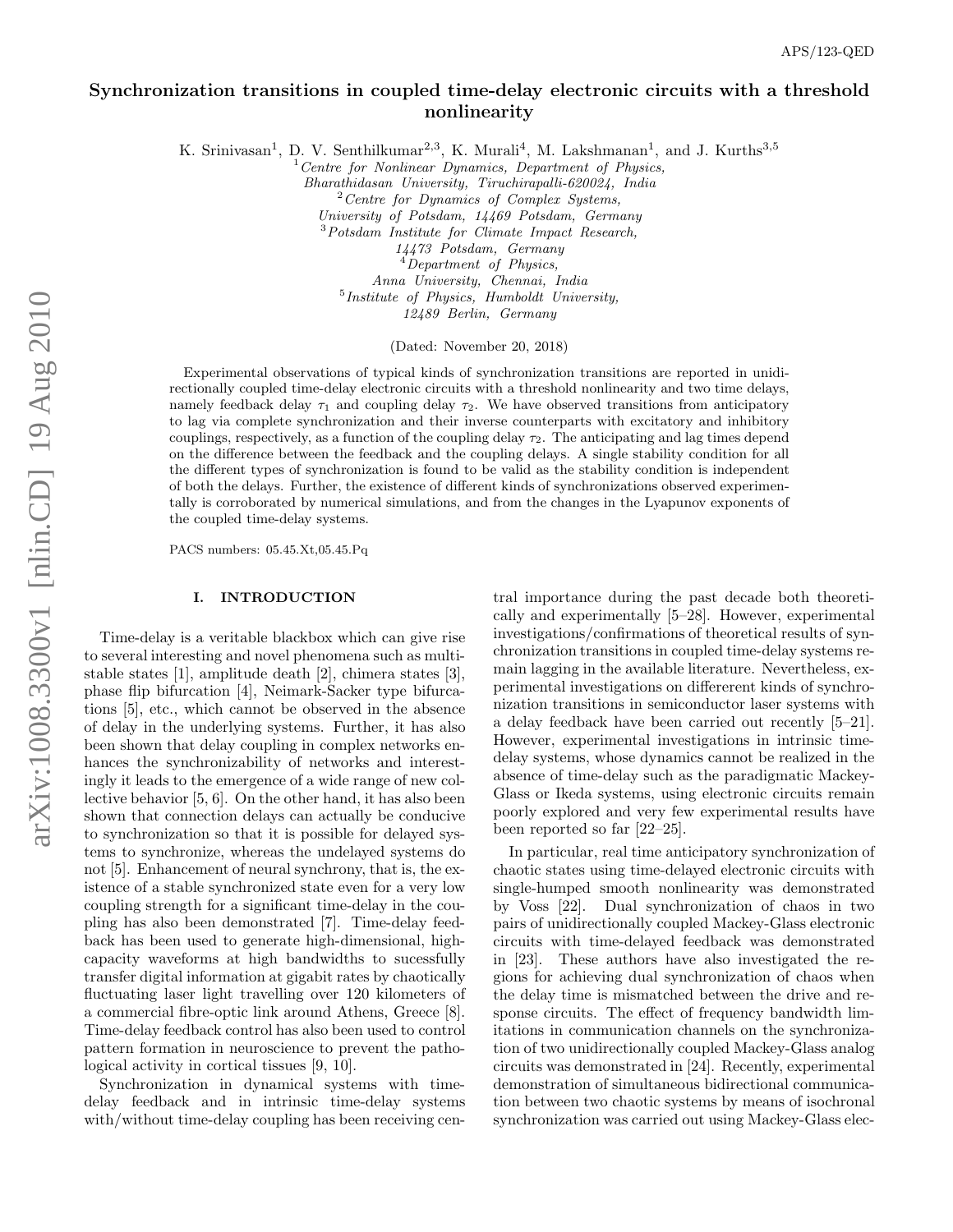

FIG. 1: (Colour online) The nonlinear function  $f(x)$ . (a) Plot of the piecewise linear function  $f(x)$  given by Eq. (1). (b) Measured characteristic curve of the nonlinear unit ND from Fig. 3,  $U_{in}$ vs $U_{out}$ . Vertical scale  $2V/div$ , horizontal scale  $1V/div$ .

tronic circuits with time-delay feedback [25].

Further, experimental observation of both anticipated and retarded synchronization has been demonstrated using unidirectionally coupled semiconductor lasers with delayed optoelectronic feedback [21]. It has been shown that depending on the difference between the transmission time and the feedback delay time the lasers fall into either anticipated or retarded synchronization regimes, where the driven receiver laser leads or lags behind the driving transmitter laser, confirming the theoretical works of Voss and Masoller [29–31]. Recently, we have demonstrated theoretically the transition from anticipatory to lag via complete synchronization as a function of the coupling delay with suitable stability condition in a system of unidirectionally coupled time-delay systems [27]. Further, it was also shown that anticipatory/lag synchronizations can be characterized using appropriate similarity functions and the transitions from a desynchronized state to an approximate anticipatory/lag synchronized state is characterized by a transition from on-off intermittency to periodicity in the laminar phase distribution settling the skepticism on characterizing anticipatory/lag synchronization using the similarity function as discussed by Zhan etal [32].

In the present manuscript, we will demonstrate experimentally all the aforesaid synchronization transitions, along with their inverse counterparts with inhibitory coupling, in a unidirectionally coupled time-delay electronic circuit with a threshold nonlinearity supported by an appropriate theoretical analysis. Specifically, in this manuscript we demonstrate the transition from anticipatory to complete and then from complete to lag synchronizations as a function of the coupling delay, for a fixed set of other system parameters, in a unidirectionally coupled piece-wise linear (designed using a threshold controller) time-delay electronic circuit. Further we will also show the existence of their inverse counterparts, that is the transition from inverse anticipatory to inverse lag synchronizations via inverse complete synchronization, with inhibitory coupling. The importance of inhibitory coupling and its intrinsic role in neural synchrony are dis-



FIG. 2: Circuit block diagram of the delayed feedback oscillator with a nonlinear device unit (ND), a time delay unit (DELAY) and a lowpass first-order  $R_0C_0$  filter.  $U(t)$  is the voltage across the capacitor  $C_0$  and  $U(t - T_d)$  is the voltage across the delay unit (DELAY).

cussed in [28, 33, 34]. Furthermore, we will also show that neither inverse complete synchronizations can be realized with an excitatory coupling nor direct/conventional synchronizations can be realized with an inhibitory coupling as a result of the nature of the nonlinear function and the parametric relation obtained from the stability analysis using the Krasvoskii-Lyapunov stability theory. Numerical simulations are presented in confirmation with the experimental results and the transitions in the spectrum of Lyapunov exponents of the coupled time-delay systems also confirm the observed synchronization transitions.

The plan of the paper is as follows. In Sec. II, we present the details of the delay dynamical system under consideration and the experimental implementation of the system using an appropriate analog electronic circuit. Unidirectionally coupled time-delay system and its circuit details are discussed in Sec. III. In Sec. IV, we analyze the different synchronization manifolds and identify the conditions for the stability of the synchronized states of unidirectionally coupled time-delay systems. In Sec. V, we demonstrate experimentally the existence of anticipatory, complete, and lag synchronizations with excitatory coupling, and their inverse counterparts with inhibitory coupling are discussed in Sec. VI, along with their numerical confirmation. Finally in Sec. VII, we summarize our results.

# II. THE SCALAR DELAYED CHAOTIC SYSTEM WITH THRESHOLD NONLINEARITY

We consider the following first-order time delay differential equation (DDE) describing the delay feedback oscillator,

$$
\frac{dx}{dt} = -ax(t) + bf[x(t-\tau)],\tag{1}
$$

where a and b are positive parameters,  $x(t)$  is a dynamical variable,  $f(x)$  is a nonlinear activation function and  $\tau$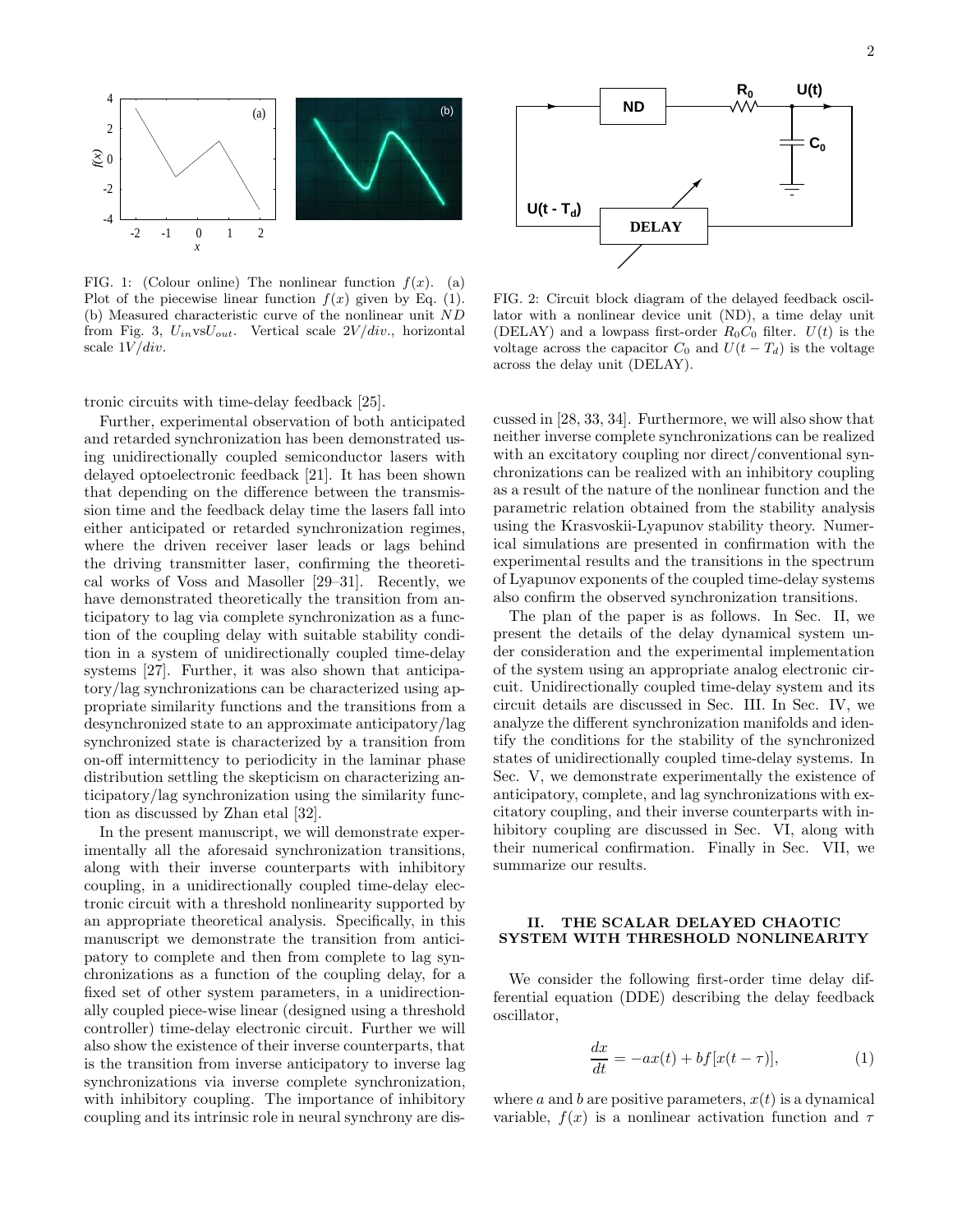

FIG. 3: Nonlinear device unit (ND): Circuit implementation of the nonlinear activation function with amplifying stages  $(OA_2, OA_3).$ 



FIG. 4: Circuit implimentation of the time delay unit with a buffer  $(OA_4)$  and an amplifying stage  $(OA_5)$ .

is the time delay. The function  $f(x)$  is taken to be a symmetric piecewise linear function defined by [35]

$$
f(x) = Af^* - Bx.
$$
 (2a)

Here

$$
f^* = \begin{cases} -x^* & x < -x^*, \\ x & -x^* \le x \le x^*, \\ x^* & x > x^* \end{cases}
$$
 (2b)

where  $x^*$  is a controllable threshold value, and  $A$  and  $B$  are positive parameters. In our analysis, we chose  $x^* = 0.7, A = 5.2, B = 3.5, a = 1.0 \text{ and } b = 1.2.$  It may be noted that for  $|x| > x^*$ , the function  $f(x)$  has the negative slope  $-B$  and it lies in all the four quadrants of the  $f - x$  plane (Fig. 1(a)). The figure reveals the piecewise linear nature of the function. Experimental implementation (see below) of the function  $f(x)$  is shown in Fig.1(b) in the form of voltage characteristic  $U_{in}$  vs $U_{out}$ of the nonlinear device unit ND of Figs. 2 and 3.

This function  $f(x)$  employs a threshold controller for flexibility. It efficiently implements a piecewise linear function. The control of this piecewise linear function facilitates controlling the shape of the attractors. Even for a small delay value this circuit system exhibits hyperchaos and can produce multi-scroll chaotic attractors by just introducing more number of threshold values, for example a square wave. In particular, this method is effective and simple to implement since we only need to monitor a single state variable and reset it if it exceeds the threshold and so has potential engineering applications for various chaos-based information systems.

### A. Experimental setup

The system described by Eq. (1) with the nonlinear function  $f(x)$  is constructed using analog electronic devices. The circuit (Fig. 2) has a ring structure and comprises of a diode based nonlinear device unit (Fig. 3) with amplifying stages  $(OA_2, OA_3)$ , a time delay unit (Fig. 4) with a buffer  $(OA_4)$  and an amplifying stage  $(OA_5)$ . The dynamics of the circuit in Fig. 2 is represented by a DDE of the form

$$
R_0 C_0 \frac{dU(t)}{dt} = -U(t) + F[k_f U(t - T_d)],
$$
 (3)

where  $U(t)$  is the voltage across the capacitor  $C_0$ ,  $U(t T_d$ ) is the voltage across the delay unit (DELAY),  $T_d$  is the delay time and  $F[k_fU(t - T_d)]$  is the static characteristic of the ND.

In order to analyze the above circuit, we transform it onto the dimensionless oscillator (1) on the basis of the following relations by defining the dimensionless variables and dimensionless parameters as

$$
x(t) = \frac{U(t)}{U_s}, \ \ \hat{t} = \frac{t}{R_0 C_0}, \ \ \tau = \frac{T_d}{R_0 C_0}.
$$
 (4)

A nonzero  $U_s$  is chosen such that  $ND(U_s) = U_s$ . In addition, the other parameters and variables are described by the relations  $k_f = 1 + (\frac{R8}{RT}) = b$ ,  $V1 = V2 = 0.7V$ ,  $A = (R6/R4), B = (R6/R5).$  These relations reveal that the circuit equation  $(3)$  is identical to Eq.  $(1)$  with  $a = 1.0$ . Without loss of generality,  $\hat{t}$  is treated as t itself in our further analysis.

The approximate time delay  $T_D$  is given by

$$
T_d = n\sqrt{LC}, \quad n \ge 1 \tag{5}
$$

where n is the number of  $LC$  filters in Fig. 4. The experimental circuit parameters are :  $R1 = 1k\Omega$ ,  $R2 =$  $R3 = 10k\Omega$ ,  $R4 = 2k\Omega$ ,  $R5 = 3k\Omega$ ,  $R6 = 10.4k\Omega$ (trimmer-pot),  $R7 = 9.9k\Omega$ ,  $R8 = 2.1k\Omega$  (trimmer-pot),  $R9 = R10 = 1k\Omega$ ,  $R11 = 10k\Omega$ ,  $R12 = 20k\Omega$  (trimmerpot),  $R_0 = 2.68k\Omega$  (trimmer-pot),  $C_0 = 100nF$ ,  $L_i =$  $12mH(i = 1, 2, ..., 11), C_i = 470nF(i = 1, 2, ..., 10),$  $n = 10$ . From (5), we can see that  $T_d = 0.751$  ms,  $R_0C_0 = 0.268$  ms, so that the time-delay  $\tau \approx 2.8$  for the chosen values of the circuit parameters. The delay time can be simply varied by using the variable resistance  $R_0$ . In our circuit,  $\mu A741s$  are employed as operational amplifiers. The constant voltage sources  $V1$ , and  $V2$ , and the voltage supply for all active devices are fixed at  $\pm 12$  Volts. The threshold value of the three segments involved in Eq. (2) can be altered by adjusting the values of voltages  $V1$  and  $V2$ .

For the above choice of the circuit parameters, the values of the dimensionless parameters turns out to be  $b = k_f = 1 + (\frac{R8}{RT}) \approx 1.212, A = (R6/R4) = 5.2,$  $B = (R6/R5) \approx 3.467$  and the delay time  $\tau = 2.8$ .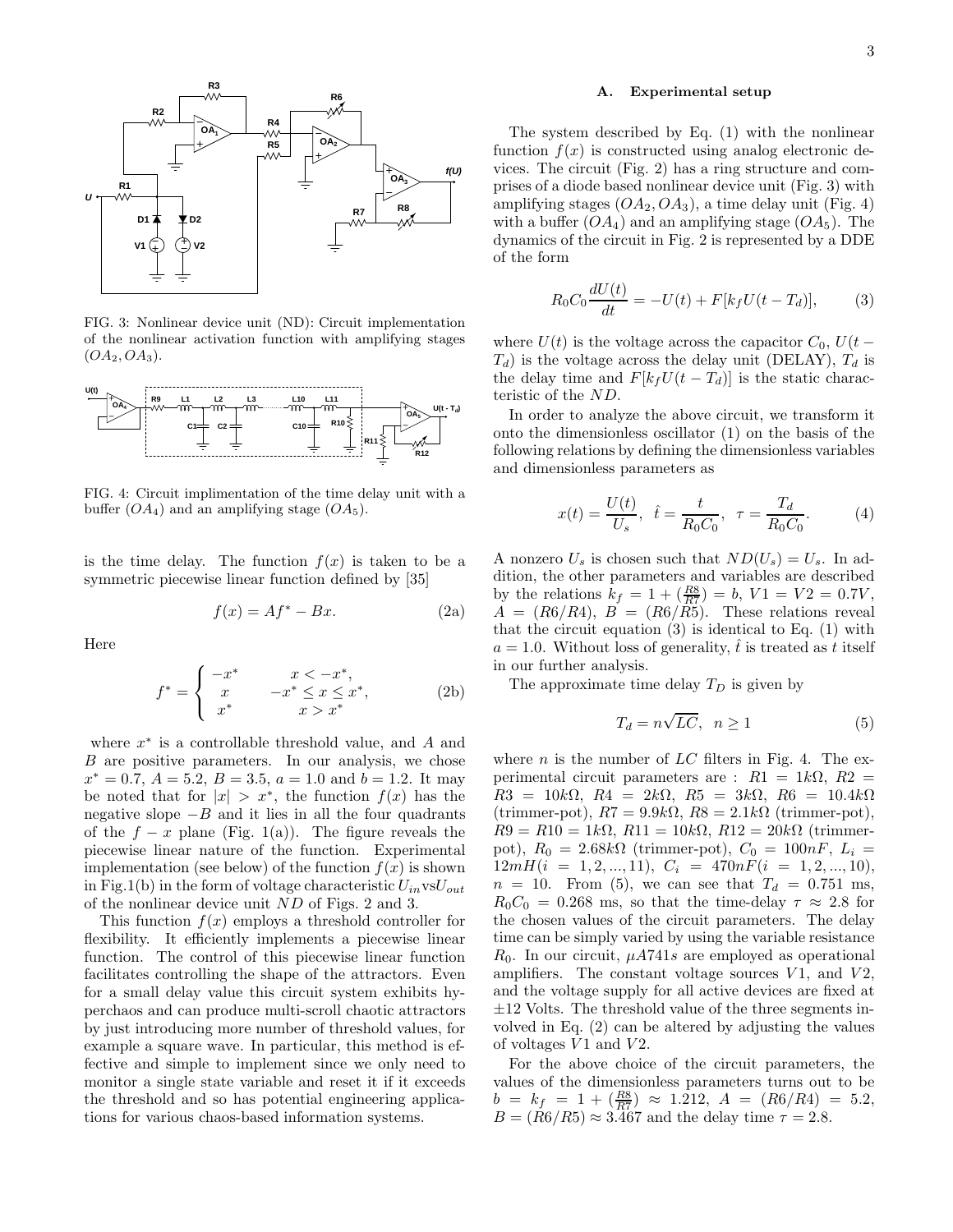

FIG. 5: (Colour online) (a) Phase portraits of chaotic attractors from Eqs. (1) and (2) for the parameters  $a = 1, b =$ 1.2,  $A = 5.\overline{2}, B = 3.5 \text{ and } x^* = 0.7:$  (i) one-band chaos for  $\tau = 1.33$  and (ii) double-band chaos for  $\tau = 2.8$ . (b) Phase portraits of chaotic attractors from the circuit (Fig. 2),  $U(t-T_d)$  against  $U(t)$ , vertical scale  $2V/div$ , horizontal scale  $0.2V/div$ : (i) one band chaos for  $R_0 = 5640 \Omega$  and (ii) double band chaos for  $R_0 = 2680 \Omega$ .

#### B. Results

To start with, Eq. (1) has been numerically integrated with the chosen nonlinear function  $f(x)$  for the parameter values  $a = 1.0, b = 1.2, \tau = 2.8, x^* = 0.7, A = 5.2,$ and  $B = 3.5$ , with the initial condition  $x = 0.9$  in the range  $t \in (-\tau, 0)$ . A one-band chaotic attractor is shown in Fig. 5a(i) for  $\tau = 1.33$ , while for  $\tau = 2.8$  a double-band hyperchaotic attractor is obtained (Fig. 5a(ii)). The corresponding experimental results are shown in Figs. 5b(i) and 5b(ii) for the values of the parameter  $R_0 = 5640\Omega$ (in this case  $\tau = T_d/R_0C_0 \approx 1.331$ ) and  $R_0 = 2680\Omega$ (now  $\tau = T_d/R_0C_0 \approx 2.8022$ ), respectively. The experimental results are in good agreement with the numerical ones and also in their corresponding parameter values.

The system described by Eqs. (1) and (2) exhibit multiple positive Lyapunov exponents for large values of the delay time, a typical feature of time-delay systems. The seven maximal Lyapunov exponents for the above parameter values as a function of the time-delay  $\tau$  in the range  $\tau \in (1, 10)$  are shown in Fig. 6, which are evaluated using the procedure of [36]. Now it is evident from the maximal Lyapunov exponents that the single band chaotic attractors shown in Figs. 5a(i) and b(i) for the value of delay time  $\tau = 1.33$  and the resistance  $R_0 = 5640\Omega$ , respectively, has one positive Lyapunov exponent, while the double band chaotic attractor shown in Figs. 5a(ii) and b(ii) for the value of the delay time  $\tau = 2.8$  and the resistance  $R_0 = 2680\Omega$ , respectively, has two positive Lyapunov exponents corroborating its hyperchaotic nature. We will demonstrate in the following sections the existence of different kinds of synchronization transitions



FIG. 6: The seven maximal Lyapunov exponents  $\lambda_{max}$  of the time-delay system (1) and (2) for the parameter values  $a = 1$ ,  $b = 1.2, x^* = 0.7, A = 5.2, B = 3.5 \text{ and } \tau \in (1, 10).$ 



FIG. 7: Circuit block diagram of the coupled delayed feedback oscillator. Two delay oscillators are coupled through a nonlinear activation function  $(ND)$  but with a different time delay  $T_{3d}$  in the coupling with a low pass first-order  $R_3C_3$  filter.  $U_1(t)$  and  $U_2(t)$  are the voltages across the capacitances  $C_1$ and  $C_2$ , respectively.  $U(t-T_{1d}) = U(t-T_{2d})$  are the voltages across the delay units of both the coupled oscillators.

in the hyperchaotic regime in coupled systems.

### III. COUPLED TIME DELAY SYSTEMS WITH THRESHOLD NONLINEARITY

Now let us consider the following set of unidirectionally coupled first-order delay differential equations,

$$
\frac{dx}{dt} = -a_1 x(t) + b_1 f [x(t - \tau_1)],
$$
 (6a)

$$
\frac{dy}{dt} = -a_2y(t) + b_2f[y(t - \tau_1)] + b_3f[x(t - \tau_2)],
$$
 (6b)

where  $a_1 = a_2 > 0$  are positive constants,  $b_1 \neq b_2$  contributes to the parameter mismatch resulting in coupled non-identical systems,  $b_3$  is the coupling strength,  $\tau_1$  is the feedback delay and  $\tau_2$  is the coupling delay. The nonlinear function  $f(x)$  is of the same form as in Eq. (2).

Now to analog simulate the coupled time-delay systems (Eqs. (6)) and to demonstrate experimentally the existence of different types of synchronizations, a unidirectionally coupled time-delay electronic circuit is constructed as shown in the block diagram of Fig. 7. One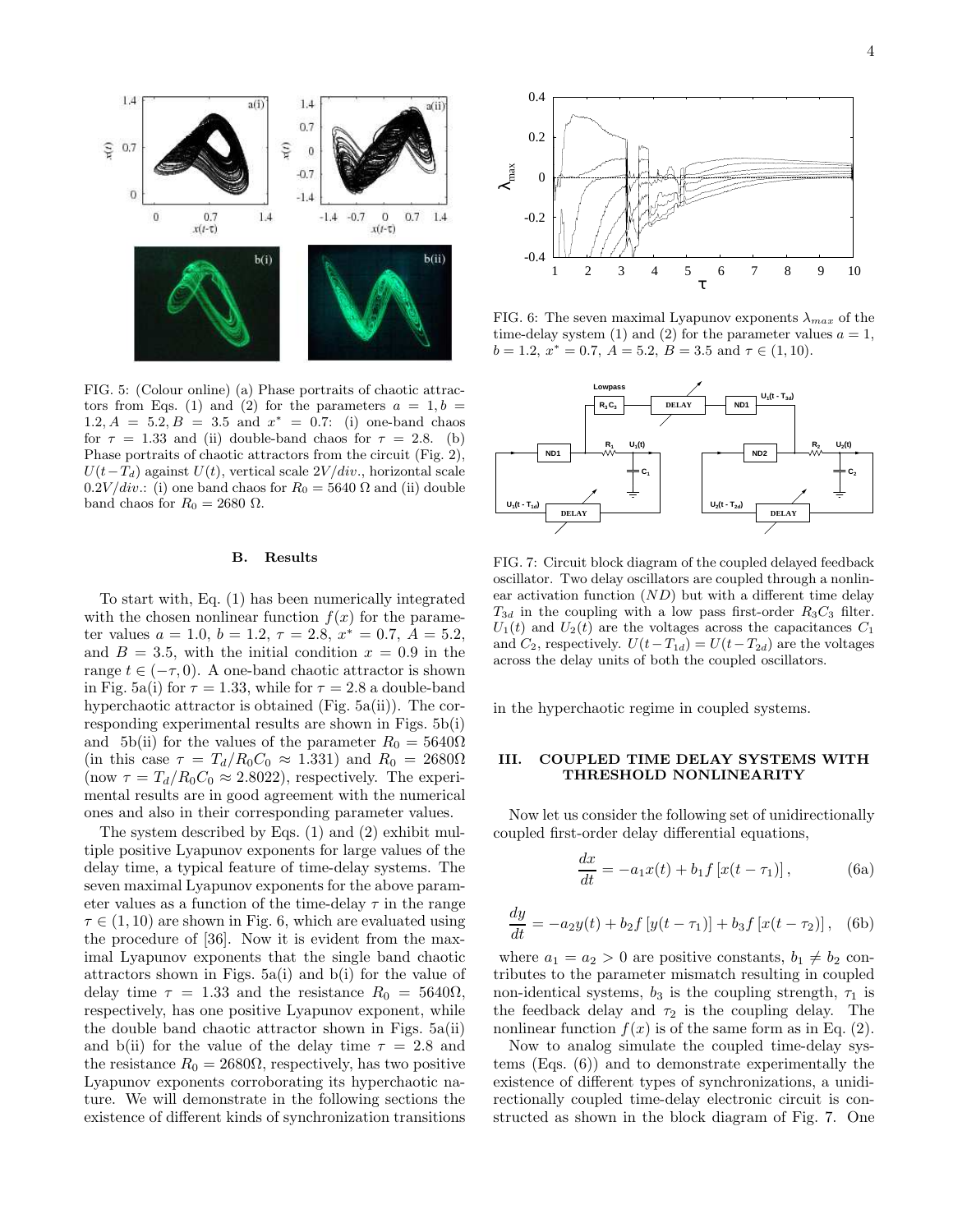of the electronic oscillator circuits is used as the drive system, while the other structurally identical circuit is used as the response system with some parameter mismatches. The drive voltage  $(U_1(t))$  after the delay line in the drive system is fed back to the nonlinear part  $(ND_1)$ of the drive system and a fixed  $R_1C_1$  filter with time delay to generate chaotic/hyperchaotic oscillations. Similarly, the response circuit with a nonlinear part  $(ND_2)$ , a delay line and a fixed  $R_2C_2$  filter is capable of generating chaotic/hyperchaotic oscillations. The signal after the nonlinear function of drive is used as the transmission signal, which is unidirectionally transmitted through the lowpass filter  $(R_3C_3)$ , delay line and nonlinear part to the response circuit. All the parameters need to be matched between the drive and the response circuits, whereas the parameters of the nonlinear activation functions of the drive, the response and the coupling are to be fixed according to the parametric relation obtained from the stability analysis (given below in Sec. IV).

The state equations of the coupled electronic circuit (Fig. 7) can be written as

$$
R_1 C_1 \frac{dU_1(t)}{dt} = -U_1(t) + f[k_{1f}U_1(t - T_{1d})], \qquad (7a)
$$

$$
R_2 C_2 \frac{dU_2(t)}{dt} = -U_2(t) + f[k_2tU_2(t - T_{2d})] \quad (7b)
$$

$$
+ f[k_3tU_1(t - T_{3d})],
$$

where the variables  $U_1$  and  $U_2$  correspond to the output variables of each circuit. By defining the new normalized variables as  $x = \frac{U_1}{U_s}$ ,  $y = \frac{U_2}{U_s}$ ,  $\hat{t} = \frac{t}{R_1 C_1}$ ,  $\tau_1 = \frac{T_{1d}}{R_1 C_1} = \frac{T_{2d}}{R_2 C_2}$  and  $\tau_2 = \frac{T_{3d}}{R_3 C_3}$ , one can check that the circuit equation (7) is identical to Eq. (6) with  $a_1 = a_2 = 1.0, k_{1f} = b_1, k_{2f} = b_2, k_{3f} = b_3$  and  $\hat{t} \to t$ .

Before demonstrating the experimental results and the corresponding numerical confirmation of various synchronizations in the coupled time-delay systems (6) and (7), we deduce a sufficient stability condition, using the Krasovskii-Lyapunov theory, valid for different synchronization manifolds. After choosing the appropriate parameter values satisfying the obtained stability condition, we will demonstrate the existence of anticipatory, complete and lag synchronizations as a function of the coupling delay  $\tau_2$  for excitatory coupling and their inverse counterparts for inhibitory coupling in the same system both experimentally and numerically. It is to be noted that neither inverse synchronizations can be realized with excitatory coupling nor direct/conventional synchronizations can be realized with inhibitory coupling as a result of the nature of the nonlinear function and the parametric relation between  $b_1, b_2$  and  $b_3$  obtained from the stability analysis.

# IV. SYNCHRONIZATION MANIFOLD AND ITS STABILITY CONDITION

Consider the direct synchronization manifold  $\Delta$  =  $x_{\tau_2-\tau_1} - y = 0$  of the coupled time-delay equation (6) with excitatory coupling  $+b_3f[x(t - \tau_2)]$ ,  $b_3 > 0$ , (correspondingly the inverse complete synchronization manifold becomes  $\Delta = x_{\tau_2-\tau_1} + y = 0$  with the inhibitory coupling  $-b_3f[x(t - \tau_2)], b_3 > 0$ , in Eq. (6b)), where  $x_{\tau_2-\tau_1} = x(t - (\tau_2 - \tau_1))$ , which corresponds to the following distinct cases:

- 1. Anticipatory synchronization (AS) occurs when  $\tau_2 < \tau_1$  with  $y(t) = x(t - \hat{\tau}); \hat{\tau} = \tau_2 - \tau_1 < 0,$ where the state of the response system anticipates the state of the drive system synchronously with the anticipating time  $|\hat{\tau}|$ . In contrast, in the case of the inverse anticipatory synchronization (IAS), the state of the response system anticipates exactly the inverse state of the drive system, that is,  $y(t) = -x(t - \hat{\tau}).$
- 2. Complete synchronization (CS) results when  $\tau_2$  =  $\tau_1$  with  $y(t) = x(t); \hat{\tau} = \tau_2 - \tau_1 = 0$ , where the state of the response system evolves in a synchronized manner with the state of the drive system, while in the case of inverse complete synchronization (ICS), the state of the response system evolves exactly identical but inverse to the state of the drive system, that is,  $y(t) = -x(t)$ .
- 3. Lag synchronization (LS) occurs when  $\tau_2 > \tau_1$ with  $y(t) = x(t - \hat{\tau}); \hat{\tau} = \tau_2 - \tau_1 > 0$ , where the state of the response system lags the state of the drive system in synchronization with the lag time  $\hat{\tau}$ . However, in the case of inverse lag synchronization (ILS), the state of the response system lags exactly inverse to the state of the drive system, that is,  $y(t) = -x(t - \hat{\tau}).$

Now, the time evolution of the difference system with the state variable  $\Delta = x_{\tau_2-\tau_1} - y$  can be written for small values of  $\Delta$  by using the evolution Eqs. (6) as

$$
\begin{aligned}\n\dot{\Delta} &= \dot{x}_{\tau_2 - \tau_1} + \dot{y}(t) \tag{8} \\
&= -a\Delta + Af(x(t - \tau_2)) \left[ b_1 - b_2 - b_3 \right] + b_2 A f'(x(t - \tau_2)) \times \\
\Delta_{\tau_1} - Bx(t - \tau_2) \left[ b_1 - b_2 - b_3 \right] - b_2 B \Delta_{\tau_1}.\n\end{aligned}
$$

The above inhomogeneous equation can be rewritten as a homogeneous equation of the form

$$
\dot{\Delta} = -a\Delta + b_2 \left[ Af'(x(t - \tau_2)) - B\right] \Delta_{\tau_1}, \qquad (10)
$$

for the specific choice of the parameters

$$
b_1 = b_2 + b_3,\t\t(11)
$$

so that the stability condition can be deduced analytically. The synchronization manifold corresponding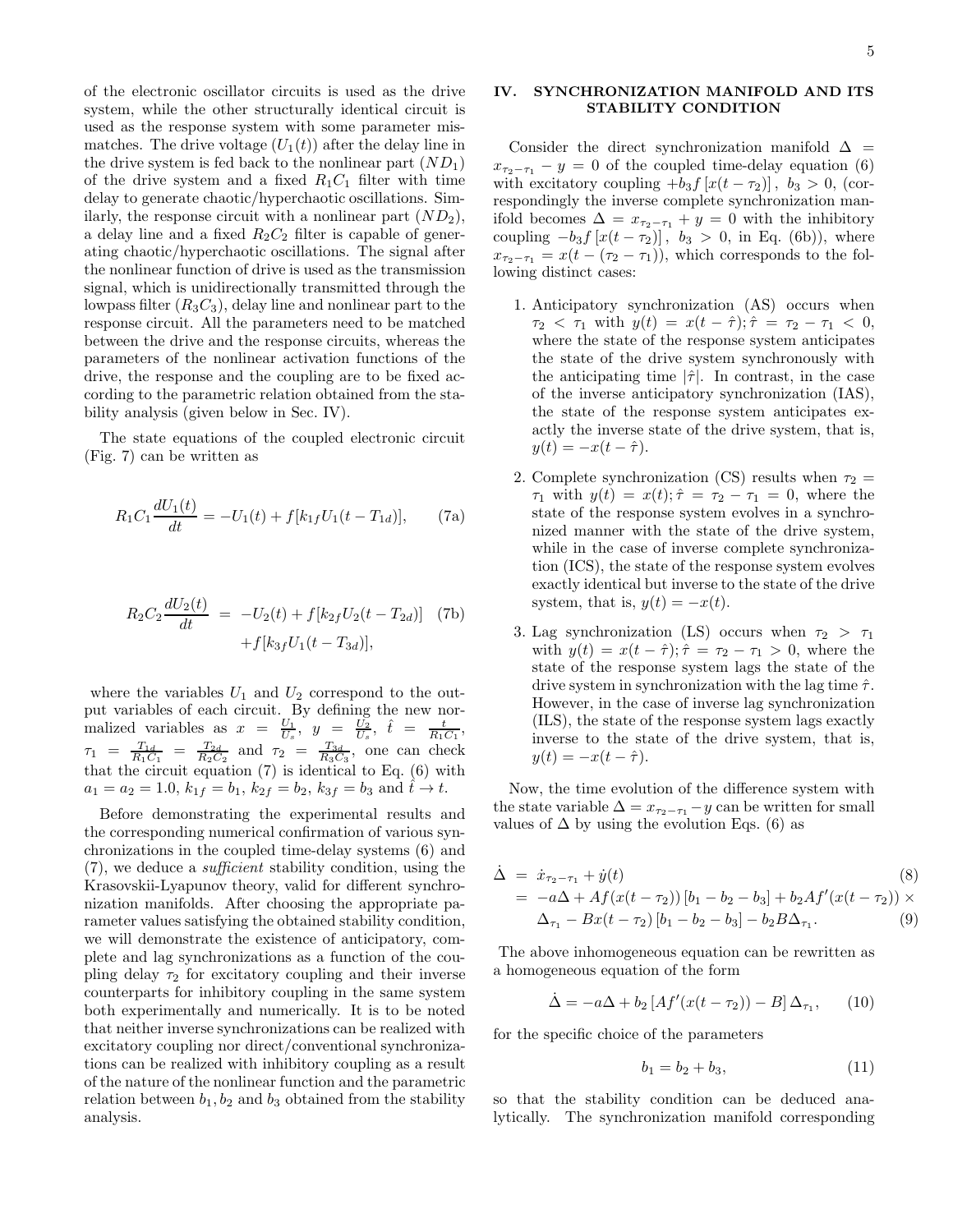

FIG. 8: (Colour online) Experimental time series plot of the drive  $U_1(t)$  (blue) and the response  $U_2(t)$  (yellow),  $\frac{T_{1d}}{R_1C_1}$  =  $\frac{T_{2d}}{R_2C_2} = \tau_1 \approx 2.8022$ ,  $\frac{T_{3d}}{R_3C_3} = \tau_2$ ,  $C_1 = C_2 = C_3 = 100 nF$ ,  $R_1 = R_2 = 2680 \Omega$  and  $T_{1d} = T_{2d} = T_{3d} = 0.751$  ms (a) anticipatory synchronization for  $R_3 = 3004 \Omega$  (now  $\tau_2 \approx 3.1007$ ), (b) complete synchronization for  $R_3 = 2680 \Omega$  (now  $\tau_2 \approx$ 2.8022) and (c) lag synchronization for  $R_3 = 2422 \Omega$  (now  $\tau_2 = 2.5$ ; vertical scale  $5V/div$ , horizontal scale  $1ms$ .

to Eq. (10) is locally attracting if the origin of the above error equation is stable. Following the Krasovskii-Lyapunov functional approach [27, 37], we define a positive definite Lyapunov functional of the form

$$
V(t) = \frac{1}{2}\Delta^2 + \mu \int_{-\tau_1}^0 \Delta^2(t+\theta)d\theta, \tag{12}
$$

where  $\mu$  is an arbitrary positive parameter,  $\mu > 0$ .

The above Lyapunov function,  $V(t)$ , approaches zero as  $\Delta \rightarrow 0$ . Hence, the required solution  $\Delta = 0$  to the error equation, Eq. (10), is stable only when the derivative of the Lyapunov functional  $V(t)$  along the trajectory of Eq. (10) is negative. This requirement results in the condition for stability as

$$
\Gamma(\mu) = 4\mu(a - \mu) > b_2^2 \left[ A f'(x(t - \tau_2)) - B \right]^2.
$$
 (13)

Again  $\Gamma(\mu)$  as a function of  $\mu$  for a given  $f'(x)$  has an absolute minimum at  $\mu = [[b_2(Af'(\tilde{x}(t-\tau_2)) - B)]]/2$ with  $\Gamma_{min} = |b_2(Af'(x(t-\tau_2)) - B)|$ . Since  $\Gamma \geq \Gamma_{min} =$  $|b_2(Af'(x(t - \tau_2)) - B)|$ , from the inequality (13), it turns out that a *sufficient* condition for asymptotic stability is

$$
a > |b_2(Af'(x(t - \tau_2)) - B)|.
$$
 (14)

Now from the form of the piecewise linear function  $f(x)$ given by Eq. (2), we have,

$$
|f'(x(t - \tau_2))| = \begin{cases} 0, & |x| > x^* \\ 1.0, & |x| \le x^* \end{cases}
$$
 (15)

Consequently the stability condition (14) becomes  $a >$  $|b_2(A - B)| > |b_2B|$  along with the parametric relation  $b_1 = b_2 + b_3$ . Since the deduced stability condition is independent of the delay times  $\tau_1$  and  $\tau_2$ , the same general stability condition is valid for anticipatory, complete and lag synchronizations with excitatory coupling and to their inverse counterparts with inhibitory coupling.

We remark here that if one substitutes  $y \to \hat{y} = -y$ in Eq. (6b), then the excitatory coupling becomes an inhibitory coupling and the inhibitory coupling becomes an excitatory coupling due to the nature of the nonlinear function,  $f(x)$ . Furthermore, one obtains the parametric relation  $b_2 = b_1 + b_3$  along with the same stability condition (14) for both the cases of excitatory coupling with an inverse synchronization manifold and inhibitory coupling with a direct synchronization manifold. Therefore, to obtain both direct and inverse synchronizations either from excitatory or from inhibitory coupling both the parametric relations, that is  $b_2 = b_1 + b_3$  and  $b_1 = b_2 + b_3$ given by (11), have to be satisfied for fixed values of the nonlinear parameters  $b_1$  or  $b_2$  and for positive values of the coupling strength  $b_3$ . The only way to satisfy both the parametric relations and the stability condition,  $a > |b_2(A - B)| > |b_2B|$ , is to choose negative values for the coupling strength  $b_3$  and this changes the nature of the coupling. Hence, one cannot obtain inverse (anticipatory, complete and lag) synchronizations with excitatory coupling or direct (anticipatory, complete and lag) synchronizations with inhibitory coupling for the chosen form of the unidirectional nonlinear coupling due to the nature of the parametric relation (11) and the stability condition (14).

# V. DIRECT SYNCHRONIZATIONS WITH EXCITATORY COUPLING

In this section, we will demonstrate the existence of anticipatory, complete and lag synchronizations as a function of the coupling delay  $\tau_2$ , both experimentally and numerically, for the choice of the parameters satisfying the stability condition (14) for the case of excitatory coupling.

### A. Anticipatory Synchronization

For  $\tau_2$  <  $\tau_1$ , the synchronization manifold  $\Delta$  =  $x_{\tau_2-\tau_1} - y = 0$  becomes an anticipatory synchronization manifold as described above. We have fixed the value of the feedback delay  $\tau_1 = 2.8$  and the coupling delay  $\tau_2 = 2.5$ , while the other parameters are fixed as  $a = 1.0$ ,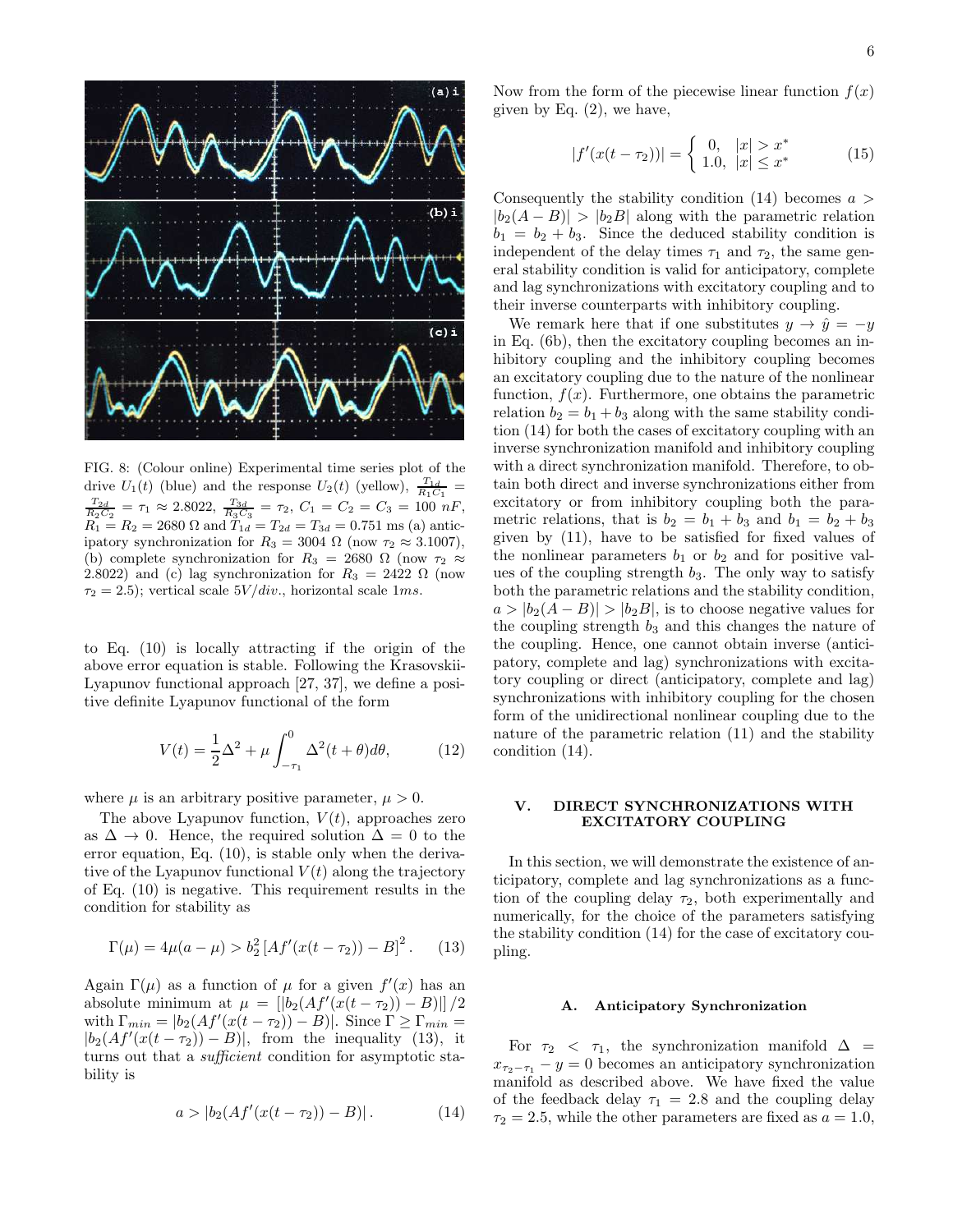

FIG. 9: (Colour online) Numerical time series plots of the drive  $x(t)$  and the response  $y(t)$  systems for the parameter values  $a_1 = a_2 = 1.0, b_1 = 1.2, b_2 = 0.58, b_3 = 0.62, A =$ 5.2,  $B = 3.5, x^* = 0.7$  and  $\tau_1 = 2.8$ : (a) anticipatory synchronization for  $\tau_2 = 2.5$ , (b) complete synchronization for  $\tau_2 = 2.8$  and (c) lag synchronization for  $\tau_2 = 3.1$ .

 $b_1 = 1.2, x^* = 0.7, A = 5.2, \text{ and } B = 3.5.$  The value of the nonlinear parameters are fixed as  $b_2 = 0.58$  and  $b_3 = 0.62$  such that both the stability condition (14) and the parametric relation (11) are satisfied. All the above parameter values are fixed to be the same except for the coupling delay  $\tau_2$  for the remaining part of the study. The experimental and the numerical time series plots of both the drive  $x(t)$  and the response  $y(t)$  systems are shown in Figs. 8a and 9a, respectively, for  $\tau_2 < \tau_1$  demonstrating the existence of anticipatory synchronization. Both the experimental and the numerical phase space plots corresponding to the anticipatory synchronization manifold of the drive and the response systems are shown in Figs.  $10(a)$  and  $10(a)$  ii, respectively.

The seven largest Lyapunov exponents of the coupled time-delay systems are shown in Fig. 11a as a function of the nonlinear parameter  $b_2$  for the anticipatory synchronization manifold. For the values of delay times  $\tau_1 = 2.5$ and  $\tau_2 = 2.8$  the uncoupled systems exhibit only two positive Lyapunov exponents as may be seen from Fig. 6. The two positive Lyapunov exponents of the drive system remain positive, while one of the positive Lyapunov exponents of the response system becomes negative at

 $b_2 \approx 0.9$  and the second positive Lyapunov exponent becomes negative at  $b_2 \approx 0.7$  confirming the existence of exact anticipatory synchronization for  $b_2 < 0.7$ . It is to be noted that the Lyapunov exponents of the coupled systems indicate the existence of exact anticipatory synchronization also in the range  $b_2 \in (0.7, 0.58)$  in which the stability condition (14) is not satisfied confirming that it is only a sufficiency condition but not a necessary one.

#### B. Complete Synchronization

For  $\tau_2 = \tau_1$ , the synchronization manifold  $\Delta$  $x_{\tau_2-\tau_1}-y=0$  becomes a complete synchronization manifold  $\Delta = x(t) - y(t) = 0$ . Now, we have fixed the value of the coupling delay as  $\tau_2 = \tau_1 = 2.8$  for fixed values of the other parameters as mentioned in the previous section. The experimental and the numerical time series plots of both the drive  $x(t)$  and the response  $y(t)$  systems are shown in Figs. 8b and 9b, respectively, demonstrating the existence of complete synchronization between the coupled time-delay systems. The phase space plots of both the systems corresponding to the complete synchronization manifold are shown in Figs. 10b. The seven largest Lyapunov exponents (Fig. 11b) of the coupled time-delay systems corresponding to the complete synchronization manifold indicate that both the positive Lyapunov exponents of the response system become negative for  $b_2 < 0.7$ , while the two Lyapunov exponents of the drive system remain positive, confirming the existence of complete synchronization between the drive and response systems. Note that the coupled systems remain in a hyperchaotic state, that is, this transition to complete synchronization is a transition from one hyperchaotic regime to another one.

#### C. Lag Synchronization

The synchronization manifold  $\Delta = x_{\tau_2-\tau_1} - y = 0$  becomes a lag synchronization manifold for  $\tau_2 = 3.1$  $\tau_1$  = 2.8. Both the time series and the phase space plots of the coupled time-delay systems obtained using our experimental realization are shown in Figs. 8c and 10(c)i, respectively, and those obtained using numerical simulations are shown in Figs. 9c and  $10(c)$ ii, respectively, indicating the existence of a lag synchronization. Again, the seven largest Lyapunov exponents of the coupled time-delay systems shown in Fig. 11c for the lag synchronization manifold confirm the existence of it for  $b_2 < 0.7$ .

# VI. INVERSE SYNCHRONIZATIONS WITH INHIBITORY COUPLING

Now we consider the inhibitory coupling,  $-b_3f[x(t - \tau_2)]$ , in Eq. (6b) instead of the excita-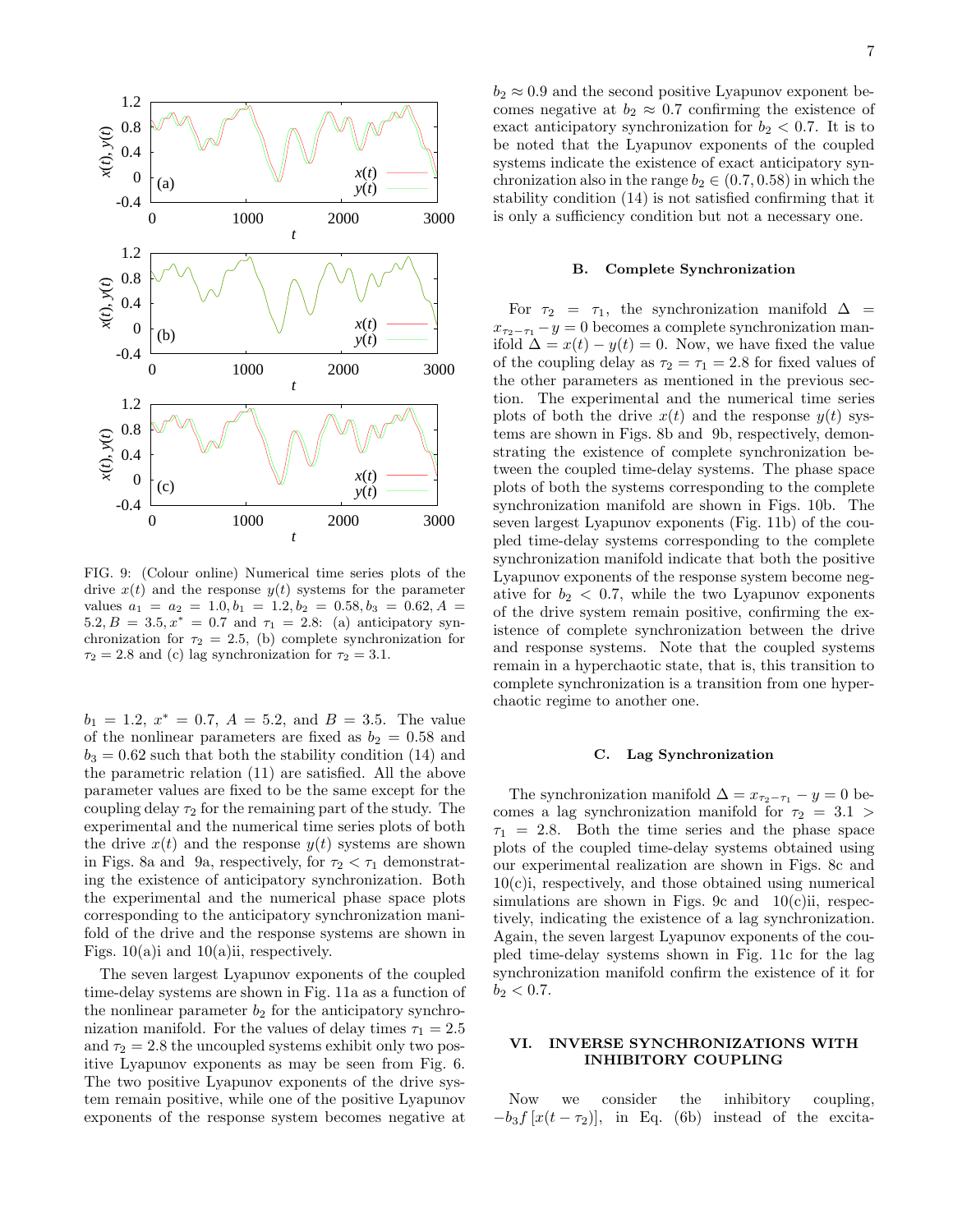

FIG. 10: (Colour online) Phase space plots of the drive  $x(t)$ and the response  $y(t)$ : (a) anticipatory synchronization, (b) complete synchronization and (c) lag synchronization. Here the top panels correspond to experimental results for the same values of the parameters as in Fig. 8 and the bottom panels represent numerical results for the same values of the parameters as in Fig. 9.

tory coupling  $+b_3f[x(t - \tau_2)]$  to demonstrate the transition from inverse anticipatory to inverse lag synchronization via an inverse complete synchronization as a function of the coupling delay  $\tau_2$  for the same values of parameters as in the Sec. V.

### A. Inverse anticipatory synchronization

As discussed above, the inverse synchronization manifold  $\Delta = x_{\tau_2-\tau_1} + y = 0$  becomes an inverse anticipatory synchronization manifold for  $\tau_2 < \tau_1$ . For the same values of all the parameters as in Sec. V A, the coupled timedelay system (6) exhibits an inverse anticipatory synchronization in the presence of inhibitory coupling as shown in Figs. 12a and 13a. The experimental and numerical phase plots of the coupled time-delay system corresponding to the inverse anticipatory synchronization manifold are shown in Figs.  $14(a)i$  and  $14(a)ii$ , respectively. The seven largest Lyapunov exponents of the coupled systems corresponding to the inverse anticipatory synchronization manifold are shown in Fig. 15a as a function of the nonlinear parameter  $b_2$ . The two largest positive Lyapunov exponents of the drive system remain unaltered in their values, while that of the response system become negative for  $b_2 < 0.7$  confirming the existence of inverse anticipatory synchronization between the coupled time-delay systems with inhibitory coupling.

### B. Inverse complete synchronization

An inverse complete synchronization manifold is obtained for  $\tau_2 = \tau_1$ . The time series plot of both the drive



FIG. 11: The seven largest Lyapunov exponents of the coupled time-delay systems (6) for the same values of parameters as in Fig. 9 for (a) anticipatory synchronization manifold, (b) complete synchronization manifold and (c) lag synchronization manifold.

and the response variables obtained from experimental realization are depicted in Fig. 12b and those obtained from numerical simulation are shown in Fig. 13b illustrating the existence of inverse complete synchronization. The experimental and numerical phase space plots of the coupled time-delay systems corresponding to the inverse complete synchronization manifold are depicted in Figs. 14(b)i and 14(b)ii, respectively. The seven largest Lyapunov exponents of the coupled time-delay systems (Fig. 15) confirm the existence of inverse complete synchronization indicated by a change in the signs of both the positive Lyapunov exponents of the response system for  $b_2 < 0.7$ , while that of the drive system remain unchanged.

#### C. Inverse lag synchronization

Again, for  $\tau_2 > \tau_1$ , the synchronization manifold  $\Delta = x_{\tau_2-\tau_1} + y = 0$  becomes an inverse lag synchronization manifold. The experimental and the numerical time series plots, indicating the existence of inverse lag synchronization, of both the drive and response systems are shown in Figs. 12c and 13c, respectively. The corresponding phase space (of inverse lag synchronization) plots are also depicted in Figs.  $14(c)$ i and  $14(c)$ ii, respectively. The seven largest Lyapunov exponents of the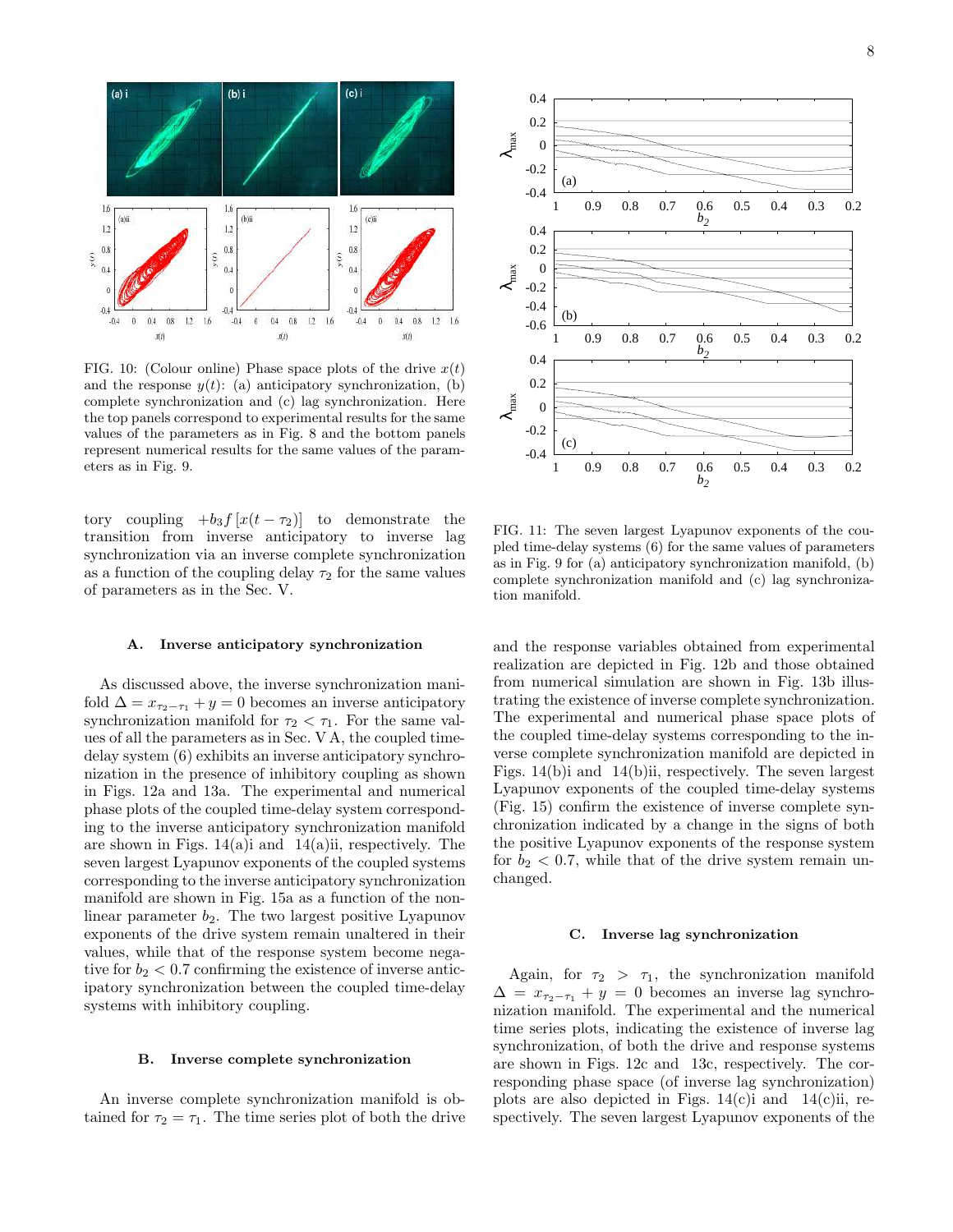

FIG. 12: (Colour online) Experimental time series plots of the drive  $U_1(t)$  (blue) and the response  $U_2(t)$  (yellow),  $\frac{T_{1d}}{R_1C_1} = \tau_1$ ,  $\frac{T_{2d}}{R_2C_2} = \tau_1$ ,  $\frac{T_{3d}}{R_3C_3} = \tau_2$ ,  $C_1 = C_2 = C_3 = 100 \; nF$ ,  $R_1 =$  $R_2 = 2680 \Omega$  and  $T_{1d} = T_{2d} = T_{3d} = 0.751$  ms: (a) inverse anticipatory synchronization for  $R_3 = 3004 \Omega$ , (b) inverse complete synchronization for  $R_3 = 2680 \Omega$  and (c) inverse lag synchronization for  $R_3 = 2422 \Omega$ ; vertical scale  $5V/div$ . horizontal scale 1ms/div

coupled time-delay systems corresponding to inverse lag synchronization manifold are shown in Fig. 15c again as a function of  $b_2$ . The two positive Lyapunov exponents of the drive system remain positive, while that of the response system become negative for  $b_2 < 0.7$  confirming the existence of inverse lag synchronization between the coupled time-delay systems.

# VII. SUMMARY AND CONCLUSION

In this paper, we have presented experimental observations of typical kinds of synchronization transitions in a system of unidirectionally coupled piecewise-linear time-delay electronic circuit designed using a threshold controller. In particular, we have shown the transition from anticipatory synchronization to lag synchronization through complete synchronization and their inverse counterparts with excitatory and inhibitory couplings, respectively, as a function of the coupling delay and for a fixed set of other parameters. A common stability condition valid for all these synchronized states is deduced and it is independent of both the feedback and the coupling delays. Futher, experimental observations are confirmed by numerical simulations and also from transitions in the Lyapunov exponents of the coupled time-delay systems. We also note that the nature of the piecewise linear func-



FIG. 13: (Colour online) Numerical time series plots of the drive  $x(t)$  and the response  $y(t)$  systems for the parameter values  $a_1 = a_2 = 1.0, b_1 = 1.2, b_2 = 0.58, b_3 = 0.62, A =$ 5.2,  $B = 3.5, x^* = 0.7$  and  $\tau_1 = 2.8$ : (a) inverse anticipatory synchronization for  $\tau_2 = 2.5$ , (b) inverse complete synchronization for  $\tau_2 = 2.8$  and (c) inverse lag synchronization for  $\tau_2 = 3.1.$ 



FIG. 14: (Colour online) Phase space plots of the drive  $x(t)$ and the response  $y(t)$  for the same parameter values as in Figs. 9 and 8: (a) inverse anticipatory synchronization for  $\tau_2 = 2.5$ , (b) inverse complete synchronization for  $\tau_2 = 2.8$ and (c) inverse lag synchronization for  $\tau_2 = 3.1$ .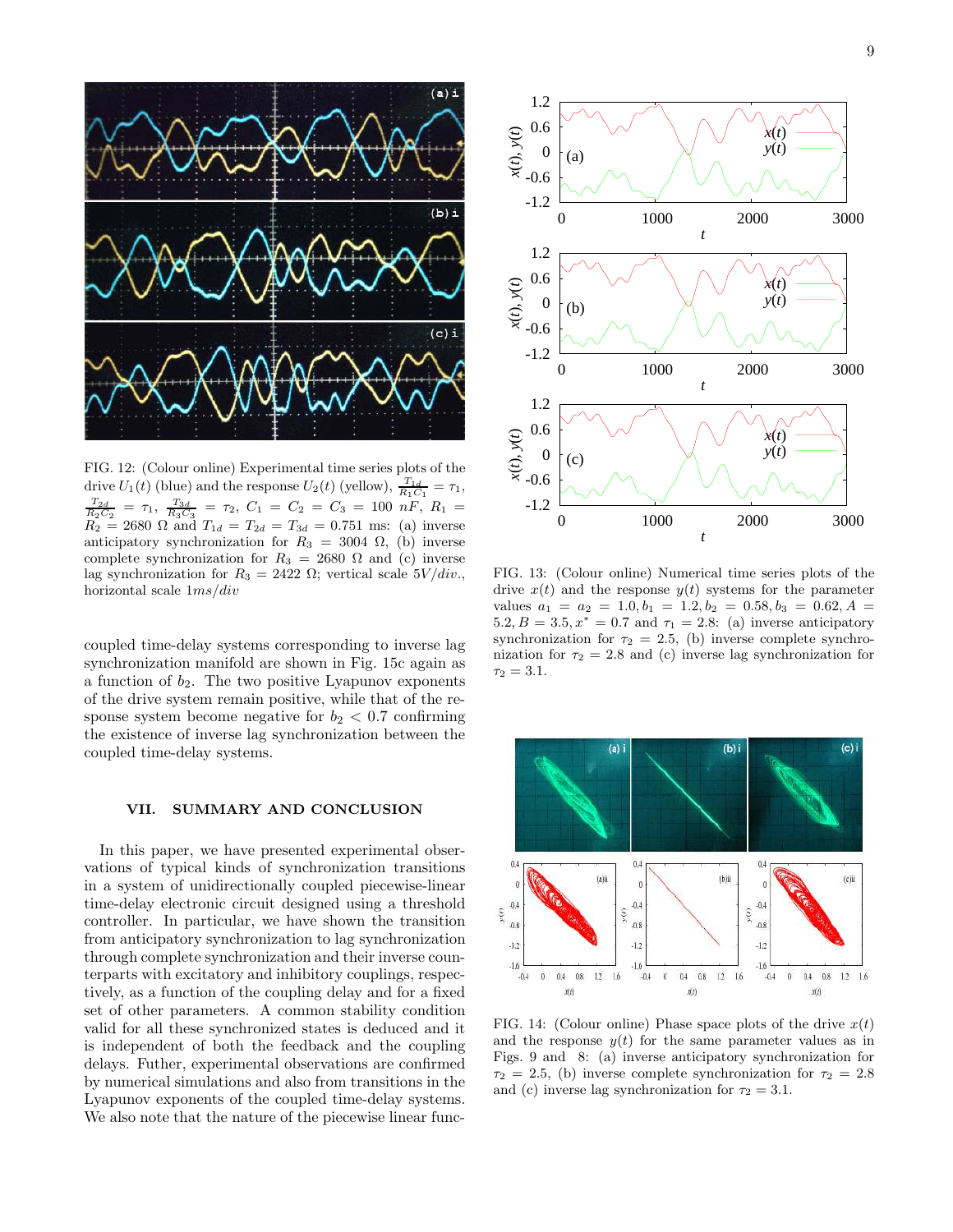

FIG. 15: The seven largest Lyapunov exponents of the coupled time-delay systems (6) for the same values of parameters as in Fig. 9 for (a) inverse anticipatory synchronization manifold, (b) inverse complete synchronization manifold and (c) inverse lag synchronization manifold.

- [1] S. Kim, S. H. Park, and C. S. Ryu, Phys. Rev. Lett. 79, 2911 (1997).
- [2] D. V. Ramana Reddy, A. Sen, and G. L. Johnston, Phys. Rev. Lett. 85, 3381 (2000).
- [3] G. C. Sethia, A. Sen, and F. M. Atay, Phys. Rev. Lett. 100, 144102 (2008).
- [4] A. Prasad, J. Kurths, S. K. Dana, and R. Ramaswamy, Phys. Rev. E 74, 035204(R) (2006).
- [5] F. M. Atay, J. Jost, and A Wende, Phys. Rev. Lett. 92, 144101 (2004).
- [6] C. Masoller, and A. C. Marti, Phys. Rev. Lett. 94, 134102 (2005).
- [7] M. Dhamala, V. K. Jirsa, and M. Ding, Phys. Rev. Lett. 92, 074104 (2004).
- [8] A. Argyris, D. Syvridis, L. Larger, V. Annovazzi-Lodi, P. Colet, I. Fischer, J. Garcia-Ojalvo, C. R. Mirasso, L. Pesquera, and K. A. Shore, Nature 438, 343 (2005).
- [9] M. A. Dahlem, F. M. Schneider, and E. Schöll, Chaos 18, 026110 (2008).
- [10] F. M. Schneider, E. Schöll, and M. A. Dahlem, Chaos 19, 015110 (2009).
- [11] S. Sivaprakasam, I. Pierce, P. Rees, P. S. Spencer, K. A. Shore,and A. Valle, Phys. Rev. A 64, 013805 (2001).
- [12] I. Wedekind, and U. Parlitz, Phys. Rev. E 66, 026218 (2002).
- [13] M. Peil, T. Heil, I. Fischer, and W. Elsässer, Phys. Rev. Lett. 88, 174101 (2002).

tion in the proposed circuit can be easily changed by using multiple threshold values and that multi-scroll hyperchaotic attractors can also be produced even for a small value of delay time for further study and applications.

#### Acknowledgments

The work of K.S. and M.L. has been supported by the Department of Science and Technology (DST), Government of India sponsored IRHPA research project, and DST Ramanna program of M.L. D.V.S. has been supported by the Alexander von Humboldt Foundation. J.K. acknowledges the support from EU under project No. 240763 PHOCUS(FP7-ICT-2009-C).

- [14] Y. Liu, Y. Takiguchi, P. Davis, T. Aida, S. Saito, and J. M. Liu, Appl. Phys. Lett. 80, 4306 (2002).
- [15] A. Uchida, K. Higa, T. Shiba, S. Yoshimori, F. Kuwashima, and H. Iwasawa, Phys. Rev. E. 68, 016215 (2003).
- [16] A. Uchida, S. Kinugawa, T. Matsuura, and S. Yoshimori, Phys. Rev. E. 67, 026220 (2003).
- [17] I. Fischer, R. Vicente, J. M. Buldu, M. Peil, C. R. Mirasso, M. C. Torrent, and J. Garcia-Ojalvo, Phys. Rev. Lett. 97, 123902 (2006).
- [18] J. M. Buldu, T. Heil, I. Fischer, M. C. Torrent, and J. Garcia-Ojalvo, Phys. Rev. Lett. 96, 024102 (2006).
- [19] A. Englert, W. Kinzel, Y. Aviad, M. Butkovski, I. Reidler, M. Zigzag, I. Kanter, and M. Rosenbluh, Phys. Rev. Lett. 104, 114102 (2010).
- [20] S. Sivaprakasam, E. M. Shahverdiev, P. S. Spencer,and K. A. Shore, Phys. Rev. Lett. 87, 154101 (2001).
- [21] S. Tang, and J. M. Liu, Phys. Rev. Lett. 90, 194101 (2003).
- [22] H. U Voss, Int. J. Bifurcation and Chaos 12, 1619 (2002).
- [23] S. Sano, A. Uchida, S. Yoshimori, and R. Roy, Phys. Rev. E 75, 016207 (2007).
- [24] M.-Y. Kim, C. Sramek, A. Uchida, and R. Roy, Phys. Rev. E 74, 016211 (2006).
- [25] A. Wagemakers, J. M. Buld $\acute{u}$ , and M. A. F. Sanjuán, Europhys. Lett. 81, 40005 (2008); Chaos 17, 023128 (2007).
- [26] D. V Senthilkumar, M. Lakshmanan, and J. Kurths,